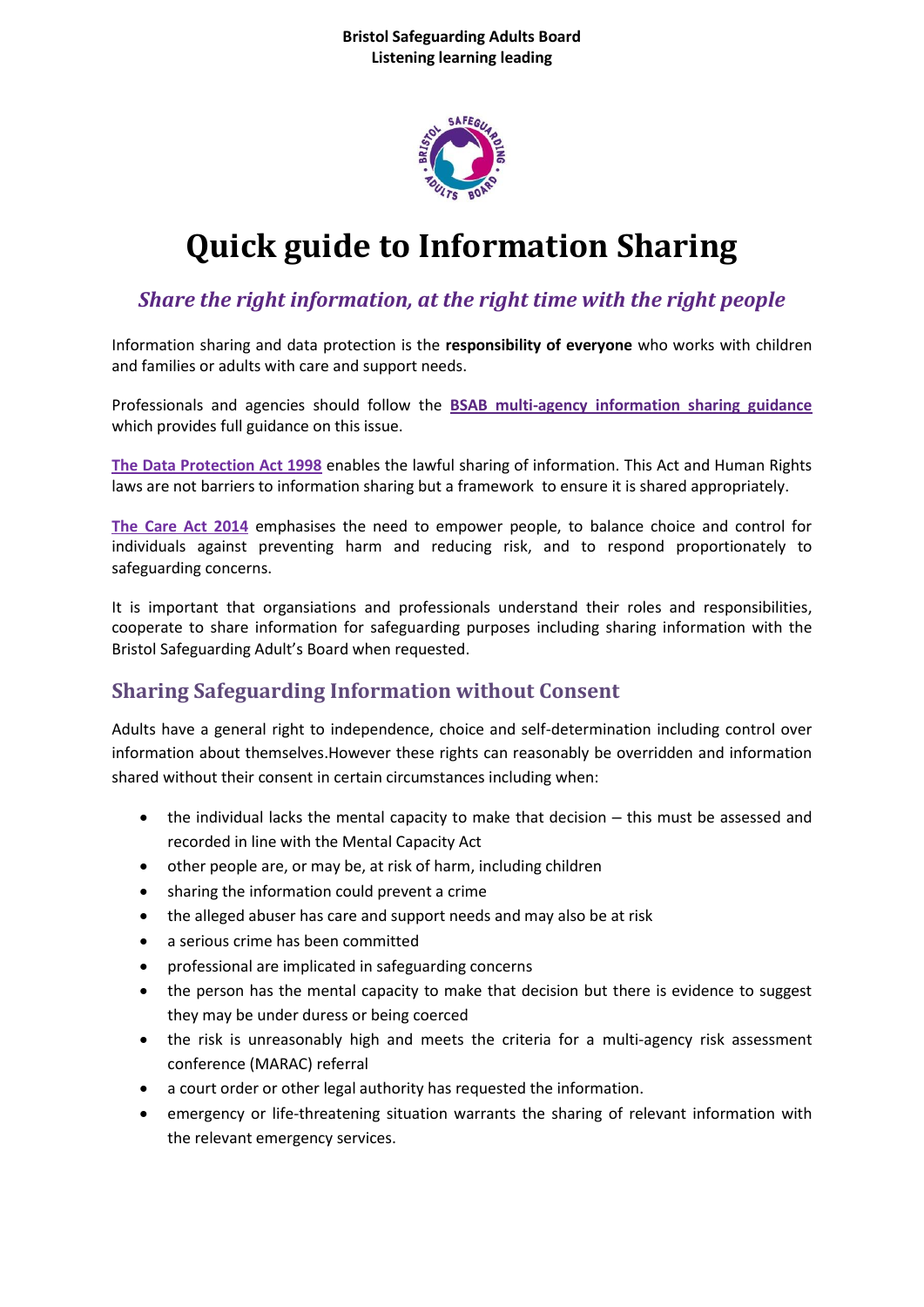#### **Bristol Safeguarding Adults Board Listening learning leading**

The law **does not** prevent the sharing of sensitive, personal information within organisations. If the information is confidential, but there is a safeguarding concern, sharing it may be justified.

The law **does not** prevent the sharing of sensitive, personal information between organisations where the public interest served by sharing outweighs the public interest served by protecting confidentiality.

Practitioners should **try to gain the person's consent** to share information.

As long as it does not increase risk, practitioners should **inform the person** if they need to share their information without consent.

The six safeguarding principles should underpin all safeguarding practice, including informationsharing. **(Empowerment; Prevention; Proportionality; Protection; Partnership; Accountability)**

## **The Seven Golden Rules to Sharing Information**

- 1. **Remember that the Data Protection Act 1998** and human rights law are not barriers to justified information sharing
- 2. **Be open and honest** with the individual (and/or their family where appropriate) from the outset about why, what, how and with whom information will, or could be shared, and seek their agreement, unless it is unsafe or inappropriate to do so.
- 3. **Seek advice** if you are in any doubt about sharing the information concerned, without disclosing the identity of the individual where possible.
- 4. **Share with informed consent where appropriate** and, where possible, respect the wishes of those who do not consent to share confidential information. You may still share information without consent if, in your judgement, there is good reason to do so, such as where safety may be at risk. You will need to base your judgement on the facts of the case.
- 5. **Consider safety and well-being**: Base your information sharing decisions on considerations of the safety and well-being of the individual and others who may be affected by their actions.
- 6. **Necessary, proportionate, relevant, adequate, accurate, timely and secure**: Ensure that the information you share is necessary for the purpose for which you are sharing it, is shared only with those individuals who need to have it, is accurate and up-to-date, is shared in a timely fashion, and is shared securely (see principles).
- 7. **Keep a record** of your decision and the reasons for it whether it is to share information or not. If you decide to share, then record what you have shared, with whom and for what purpose.